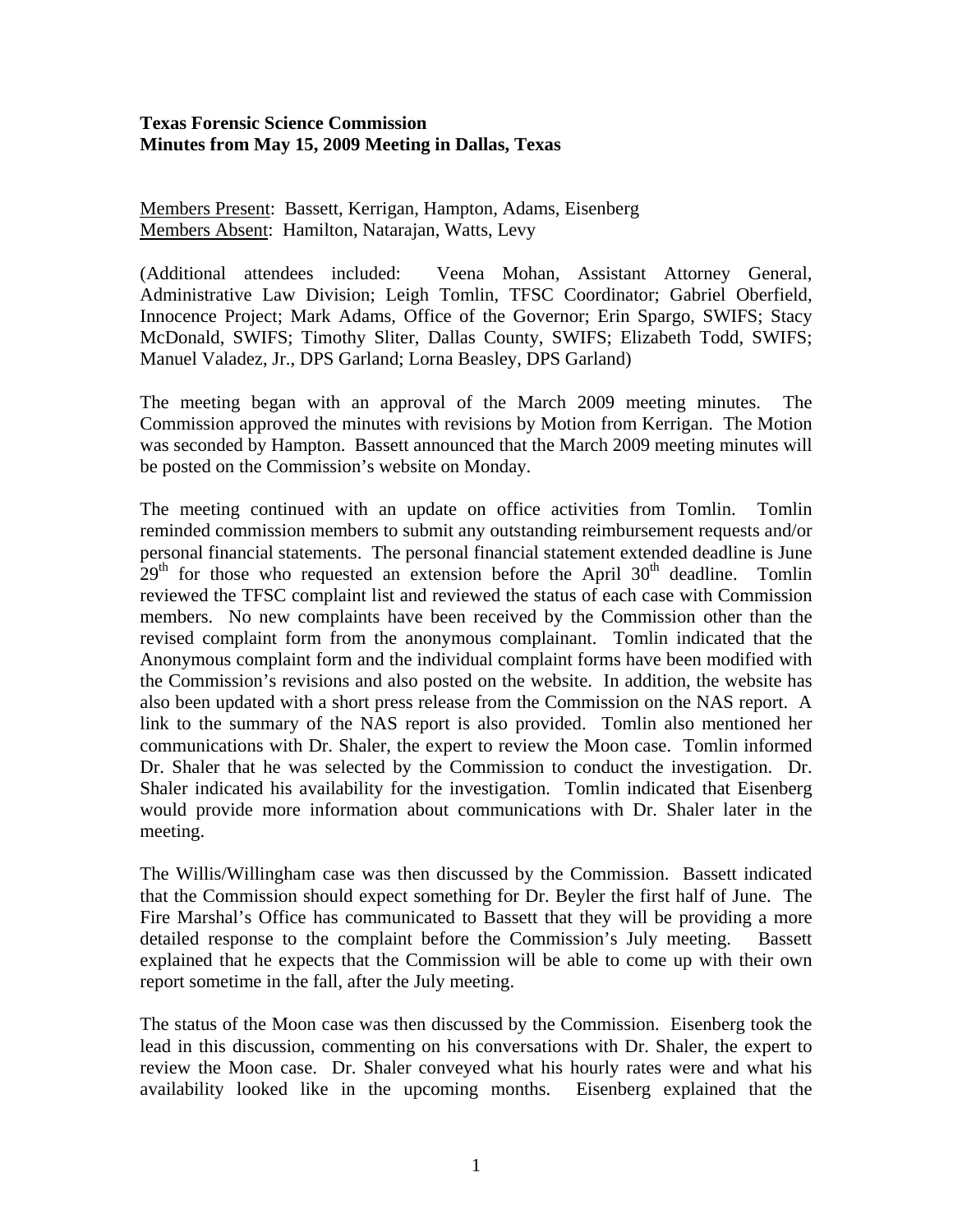Commission would need to obtain more information about the case to provide to Dr. Shaler, before he can provide the Commission with a concrete estimate on the cost of the investigation. In order to obtain that information, the Commission will send a letter to DPS requesting any information available on the case. The Commission will also send a similar letter to the El Paso DA's office.

The meeting continued with a discussion of current legislation (HB4143 and SB1909) involving the Commission. Bassett explained that if the bills pass without funding, it will be a future agenda item to discuss how we would like to proceed in contacting the appropriate committees for funding the activities proposed in the bills. Bassett indicated he had some conversation with Senator Gallegos' Chief of Staff. Bassett explained to him that we were open to the idea of the bills being put under our jurisdiction, but will need the funding and the time. From what Bassett understood, it is intended that the program will be approved first and funding logistics will come later. Kerrigan indicated that there is significant concern for any mobile testing of samples for an audit, as any mobile retesting of samples could completely compromise the outcome of any investigation involving the samples. Commission members discussed that a paper audit protocol seems more plausible than audits involving random retesting of samples. Bassett indicated that the Commission could, over the next couple of years, come up with ideas on how we would implement a paper audit program as opposed to actually retesting samples.

The next agenda item discussed was the NAS Report in Comparison to Texas Forensic Laboratory Procedures and also the Proposal for Open Meeting on Development/Expansion of TFSC's Oversight. Kerrigan indicated that she was able to get in touch with some people about potential meeting locations in which stakeholders would be invited to bring their ideas. Stakeholders in the field of forensic science would be invited to look at ideas concerning the 13 recommendations in the NAS report and put together a comparison to the State of Texas' current practices. The meeting would consist of a series of roundtable discussions in which stakeholders could put together some solutions to the current problems in Texas. Kerrigan indicated that the four meeting locations would probably be Houston, Austin, Dallas and possibly San Antonio. Adams recommended that the Commission should conduct a similar meeting in El Paso or in Lubbock also, to reach that part of the state. Kerrigan explained that DPS would host us a site for the meeting in Austin. Kerrigan will work on the logistics of the meetings if approved. The meetings would be conducted over a year. The Commission indicated they would like to include as many agencies as possible. Several topic ideas for the roundtable discussions were presented by Commission members.

It was decided that Kerrigan will work on setting up specific dates, locations, cost estimates, timeframes, registration forms, roundtable topics, a rough agenda and potential meeting facilitators that may work best for the meetings. Kerrigan will provide the Commission with an update at the July meeting in Houston.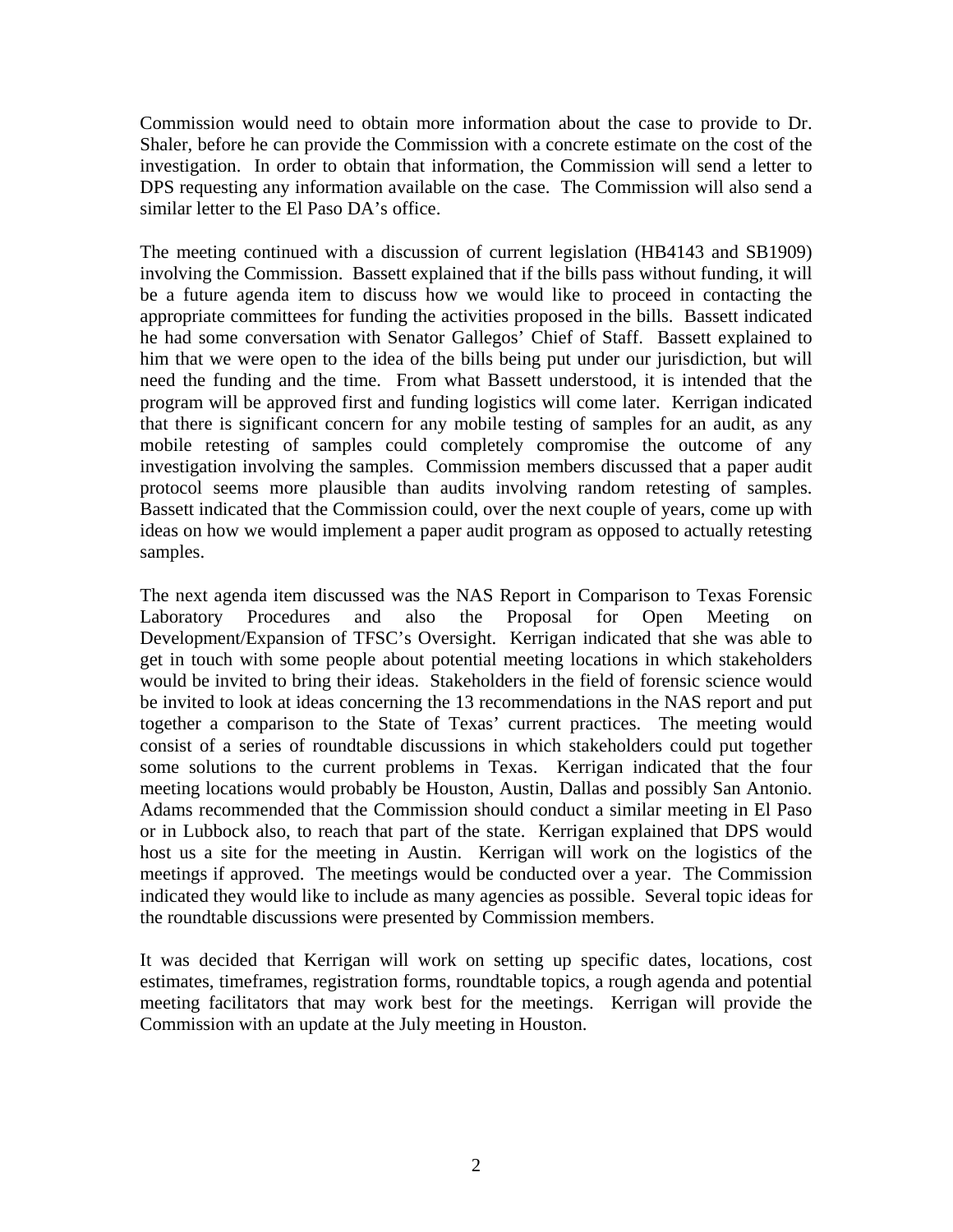At this time, Bassett and Commission members discussed the best location and date for the next Texas Forensic Science Commission meeting. It was decided that the next meeting will be held in Houston, July  $24<sup>th</sup>$ , 2009.

Distribution of information on the TFSC was discussed next. A list of potential Commission outreach activities was reviewed by Commission members. Commission members would like to attend each meeting and give a short informative presentation on the Commission to inform stakeholders of the Commission's activities. Commission members made some assignments to appear at certain meetings throughout the state. Bassett is to contact Ed Salazar regarding the Fire Marshal's annual meeting in October. Bassett will give a presentation on the Commission at that meeting if possible.

The TFSC poster to be placed in all DPS labs was discussed. Tomlin is to get with CJ publications at Sam Houston State University regarding revisions to the design of the poster. Tomlin and Kerrigan will work on distribution of the poster. Tomlin is to keep track of where the poster goes and the response received from labs.

The Commission also discussed lab visits for Commission members. For those Commission members that are less familiar with lab environment, it was discussed that it may be useful in conjunction with the town hall forums for them to visit the labs.

The meeting continued with a review of any complaint forms received. It was decided that for one pending case more information would be requested from the agency the complaint is against. For a new complaint received by the Commission, it was decided that all of the complaint materials would be sent to the agency the complaint is against, along with a request for a response to the complaint. It was also decided that the complaint would be forwarded to the corresponding accrediting agency. The Commission will review any updates on these cases at the July meeting in Houston.

Legislative budgeting was then addressed by Bassett. Bassett indicated that his expectation is that the budget will remain unchanged for the next two years. Sam Houston State University has been taking care of any calls to testify as far as Bassett knows.

The meeting continued with a public comment period in which meeting attendees were invited to comment on the Commission's activities. Tim Sliter reiterated the stress and the problems that would be involved in retesting samples as part of an audit process. He indicated that it would be highly problematic for labs. Manuel Valadez, Jr. also offered similar comments.

The Commission then conducted a short review of any agenda items or assignments to be completed before the next meeting. After a brief closing discussion, the meeting was adjourned by Motion from Bassett and seconded by Kerrigan.

The Commission reviewed any agenda items to be completed before the next meeting.